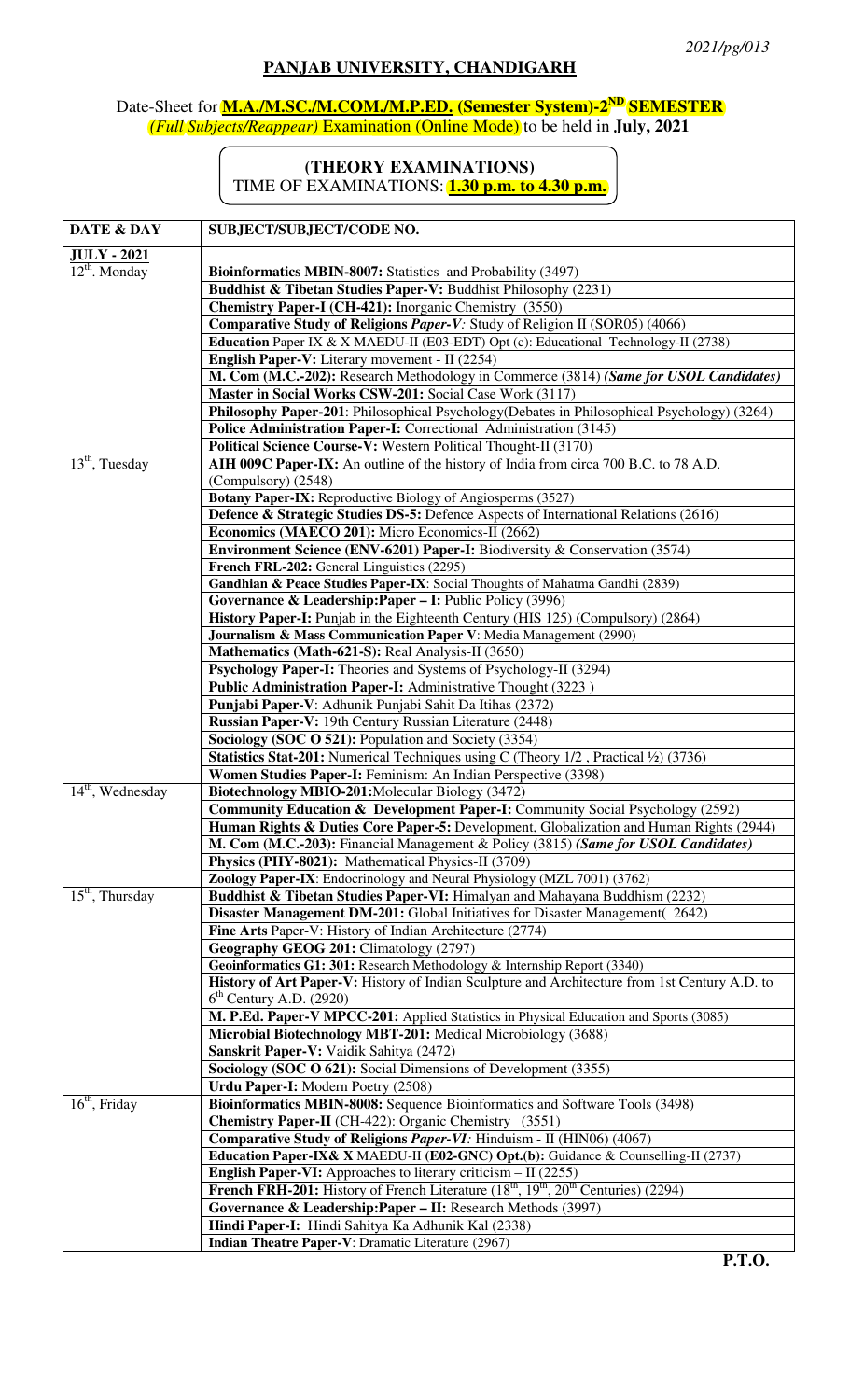| M.A./M.SC./M.COM./M.P.ED. (Semester System)-2 <sup>ND</sup> SEMESTER (Full Subjects/Reappear) |  |
|-----------------------------------------------------------------------------------------------|--|

| DATE & DAY                      | <u>MELONIDO MICOMMULI IEDI</u> (DUIRSICI DJSIUII) E<br>$\mathbf{D}$ $\mathbf{D}$ $\mathbf{D}$ $\mathbf{D}$ $\mathbf{D}$ $\mathbf{D}$ $\mathbf{N}$ $\mathbf{D}$ $\mathbf{N}$ $\mathbf{D}$ $\mathbf{D}$ $\mathbf{D}$ $\mathbf{N}$ $\mathbf{D}$ $\mathbf{D}$ $\mathbf{N}$ $\mathbf{D}$ $\mathbf{D}$ $\mathbf{N}$ $\mathbf{D}$ $\mathbf{N}$ $\mathbf{D}$ $\mathbf{N}$ $\mathbf{D}$ $\mathbf{$<br>SUBJECT/SUBJECT/CODE NO. |
|---------------------------------|-----------------------------------------------------------------------------------------------------------------------------------------------------------------------------------------------------------------------------------------------------------------------------------------------------------------------------------------------------------------------------------------------------------------------|
| <b>JULY - 2021</b>              |                                                                                                                                                                                                                                                                                                                                                                                                                       |
| $16th$ , Friday                 | M. Com (M.C.-204): Production and Material Management (3816) (Same for USOL Candidates)                                                                                                                                                                                                                                                                                                                               |
|                                 | M.Sc. (IT) MS-45: Advanced Java & Network Programming (3612)                                                                                                                                                                                                                                                                                                                                                          |
|                                 | Master in Social Works CSW-202: Social Group Work(3118)                                                                                                                                                                                                                                                                                                                                                               |
|                                 | Mathematics (Math-622-S): Algebra-II (3651)<br><b>Persian Paper-I:</b> History of Persian Language & Literature (2419)                                                                                                                                                                                                                                                                                                |
|                                 | Philosophy Paper-202: Western Philosophy (Modern Western Philosophy) (3265)                                                                                                                                                                                                                                                                                                                                           |
|                                 | Police Administration Paper-II: Criminology (3146)                                                                                                                                                                                                                                                                                                                                                                    |
|                                 | Public Administration Paper-II: Research Methods (4262) (OLD)                                                                                                                                                                                                                                                                                                                                                         |
|                                 | Public Administration Paper-II: Public Finance and Financial Administration (3224)                                                                                                                                                                                                                                                                                                                                    |
|                                 | <b>Russian Paper-VI:</b> Translation (2449)                                                                                                                                                                                                                                                                                                                                                                           |
| $\overline{17^{th}}$ , Saturday | AIH 010C Paper-X: An outline of the history of India from circa 300 A.D. to 1200 A.D.                                                                                                                                                                                                                                                                                                                                 |
|                                 | (Compulsory) (2549)                                                                                                                                                                                                                                                                                                                                                                                                   |
|                                 | <b>Botany Paper-VI:</b> Pteriodophytes (3524)                                                                                                                                                                                                                                                                                                                                                                         |
|                                 | <b>Community Education &amp; Development Paper-II:</b> Urbanization and Slums (2593)                                                                                                                                                                                                                                                                                                                                  |
|                                 | Defence & Strategic Studies DS-6: Strategic Aspects of India's Security (2617)<br><b>Economics (MAECO 202):</b> Macro Economics $-$ II (2663)                                                                                                                                                                                                                                                                         |
|                                 | <b>Environment Science</b> (ENV-6202) Paper-II: Environmental Analysis Techniques and                                                                                                                                                                                                                                                                                                                                 |
|                                 | Instrumentation (3575)                                                                                                                                                                                                                                                                                                                                                                                                |
|                                 | French FRT-204: Translation (Theory & Applied) (2297)                                                                                                                                                                                                                                                                                                                                                                 |
|                                 | Gandhian & Peace Studies Paper-VI: Gandhi and Freedom Movement (2836)                                                                                                                                                                                                                                                                                                                                                 |
|                                 | <b>History Paper-II:</b>                                                                                                                                                                                                                                                                                                                                                                                              |
|                                 | Opt.(i): Agrarian Economy of Ancient India (HIS 713) (2865)                                                                                                                                                                                                                                                                                                                                                           |
|                                 | Opt.(ii) Agrarian Economy of Medieval India(HIS 712) (2866)                                                                                                                                                                                                                                                                                                                                                           |
|                                 | Opt.(iii): Agrarian Economy of Modern India(HIS 711) (2867)                                                                                                                                                                                                                                                                                                                                                           |
|                                 | Opt. (iv): Industry, Trade & Urbanization in Medieval India (HIS 721) (2868)                                                                                                                                                                                                                                                                                                                                          |
|                                 | Opt.(v): Industry & Trade in Modern India (HIS 730)(2869)<br>Human Rights & Duties Core Paper-6: Women and Human Rights (2945)                                                                                                                                                                                                                                                                                        |
|                                 | Journalism & Mass Communication Paper-I: Communication Theory (2986)                                                                                                                                                                                                                                                                                                                                                  |
|                                 | Music (Vocal) Paper-II : History of Indian Music (3033)                                                                                                                                                                                                                                                                                                                                                               |
|                                 | Political Science Course-VI: Comparative Politics-I: Understanding Advanced Industrial Societies (3171)                                                                                                                                                                                                                                                                                                               |
|                                 | Punjabi Paper-VI: Adhunik Pachhmi Kavi Shastra Ate Viharak Alochna (2373)                                                                                                                                                                                                                                                                                                                                             |
|                                 | Sociology (SOC O 721): Sociology of Urban Settlements (3356)                                                                                                                                                                                                                                                                                                                                                          |
|                                 | <b>Statistics Stat-202:</b> Estimation & Testing of Hypothesis (Theory $\frac{3}{4}$ , Practical $\frac{1}{4}$ )<br>(3737)                                                                                                                                                                                                                                                                                            |
|                                 | Women Studies Paper-II: Emerging Trends in Feminist Research Methodology (3399)                                                                                                                                                                                                                                                                                                                                       |
| $19th$ , Monday                 | Biotechnology MBIO-202:Biology of Immune System (3473)                                                                                                                                                                                                                                                                                                                                                                |
|                                 | <b>Buddhist &amp; Tibetan Studies Paper-VII:</b> Early Buddhist Literature (2233)<br>Disaster Management DM-202: Disaster Management Mechanism in India(2643)                                                                                                                                                                                                                                                         |
|                                 | Fine Arts Paper-VI: History of Indian Painting (2775)                                                                                                                                                                                                                                                                                                                                                                 |
|                                 | French FRD-203: French & Francophone Drama(20th Century) (2296)                                                                                                                                                                                                                                                                                                                                                       |
|                                 | Indian Theatre Paper-VI: Theatre Architecture (2968)                                                                                                                                                                                                                                                                                                                                                                  |
|                                 | M. Com (M.C.-205): Operations Research (3817) (Same for USOL Candidates)                                                                                                                                                                                                                                                                                                                                              |
|                                 | M. P.Ed. Paper-VI MPCC-202: Sports Biomechanics and Kinesiology (3086)                                                                                                                                                                                                                                                                                                                                                |
|                                 | M.Sc. (IT) MS-60: Advanced Database Programming and MySQL (3614)                                                                                                                                                                                                                                                                                                                                                      |
|                                 | Microbial Biotechnology MBT-202: Molecular Biology (3689)                                                                                                                                                                                                                                                                                                                                                             |
|                                 | Persian Paper-II: Elements of Persian Structure (2420)<br>Physics (PHY-6012): Quantum Mechanics-II (4233) (OLD)                                                                                                                                                                                                                                                                                                       |
|                                 | Physics (PHY-8022): Statistical Mechanics (3710)                                                                                                                                                                                                                                                                                                                                                                      |
|                                 | Psychology Paper-II: Social Psychology-II (3295)                                                                                                                                                                                                                                                                                                                                                                      |
|                                 | Sanskrit Paper-VI: Kavya Avem Kavya Shastra (2473)                                                                                                                                                                                                                                                                                                                                                                    |
|                                 | Sociology (SOC O 821): Structure Moorings of Gender Oppression (3357)                                                                                                                                                                                                                                                                                                                                                 |
|                                 | Urdu Paper-II: Modern Prose (Urdu Drama and Theatre) (2509)                                                                                                                                                                                                                                                                                                                                                           |
|                                 | Zoology Paper-VI: Structure and Functions of Invertebrates-II (SFI) (3759)                                                                                                                                                                                                                                                                                                                                            |
| $20th$ , Tuesday                | Bioinformatics MBIN-8009: Programming Languages in Bio-informatics-I (3499)                                                                                                                                                                                                                                                                                                                                           |
|                                 | Chemistry Paper-III (CH-423): Physical Chemistry (3552)                                                                                                                                                                                                                                                                                                                                                               |
|                                 | <b>Community Education &amp; Development Paper-III:</b> Corporate Social Responsibility (2594)<br>Comparative Study of Religions Paper-VII: Buddhism (BUD07) (4068)                                                                                                                                                                                                                                                   |
|                                 | Economics (MAECO 203): Quantitative Method-II (2664)                                                                                                                                                                                                                                                                                                                                                                  |
|                                 | Education Paper-VI MAEDU-II (C01-PSF): Philosophical and Sociological Foundations of                                                                                                                                                                                                                                                                                                                                  |
|                                 | Education-II (2733)                                                                                                                                                                                                                                                                                                                                                                                                   |
|                                 | <b>English Paper-VII:</b>                                                                                                                                                                                                                                                                                                                                                                                             |
|                                 | <b>(Opt i):</b> Cultural Studies $-$ II (2256)                                                                                                                                                                                                                                                                                                                                                                        |
|                                 | <b>(Opt ii):</b> Language and linguistics $-$ II (2257)                                                                                                                                                                                                                                                                                                                                                               |
|                                 | <b>(Opt iii)</b> : British Literature $-$ III (2258)                                                                                                                                                                                                                                                                                                                                                                  |
|                                 | Geography GEOG 202: Geography of India(Systematic & Regional) (2798)<br>Geoinformatics G1: 302: Geoinformatics for Geosciences (3341)                                                                                                                                                                                                                                                                                 |
|                                 | Governance & Leadership: Paper - III: Political Parties and Electoral Process (3998)                                                                                                                                                                                                                                                                                                                                  |
|                                 | Hindi Paper-II: Adhunik Hindi Kavya (2339)                                                                                                                                                                                                                                                                                                                                                                            |
|                                 | History of Art Paper-VI: History of European Art from the Early Medieval Period till Late                                                                                                                                                                                                                                                                                                                             |
|                                 | Gothic Period c.a. 1400 A.D. (2921)                                                                                                                                                                                                                                                                                                                                                                                   |
|                                 | Human Rights & Duties Core Paper-7: Environment, Human Rights and Duties (2946)                                                                                                                                                                                                                                                                                                                                       |
|                                 | Journalism & Mass Communication Paper-III: Editing & Design for Print Media (2988)                                                                                                                                                                                                                                                                                                                                    |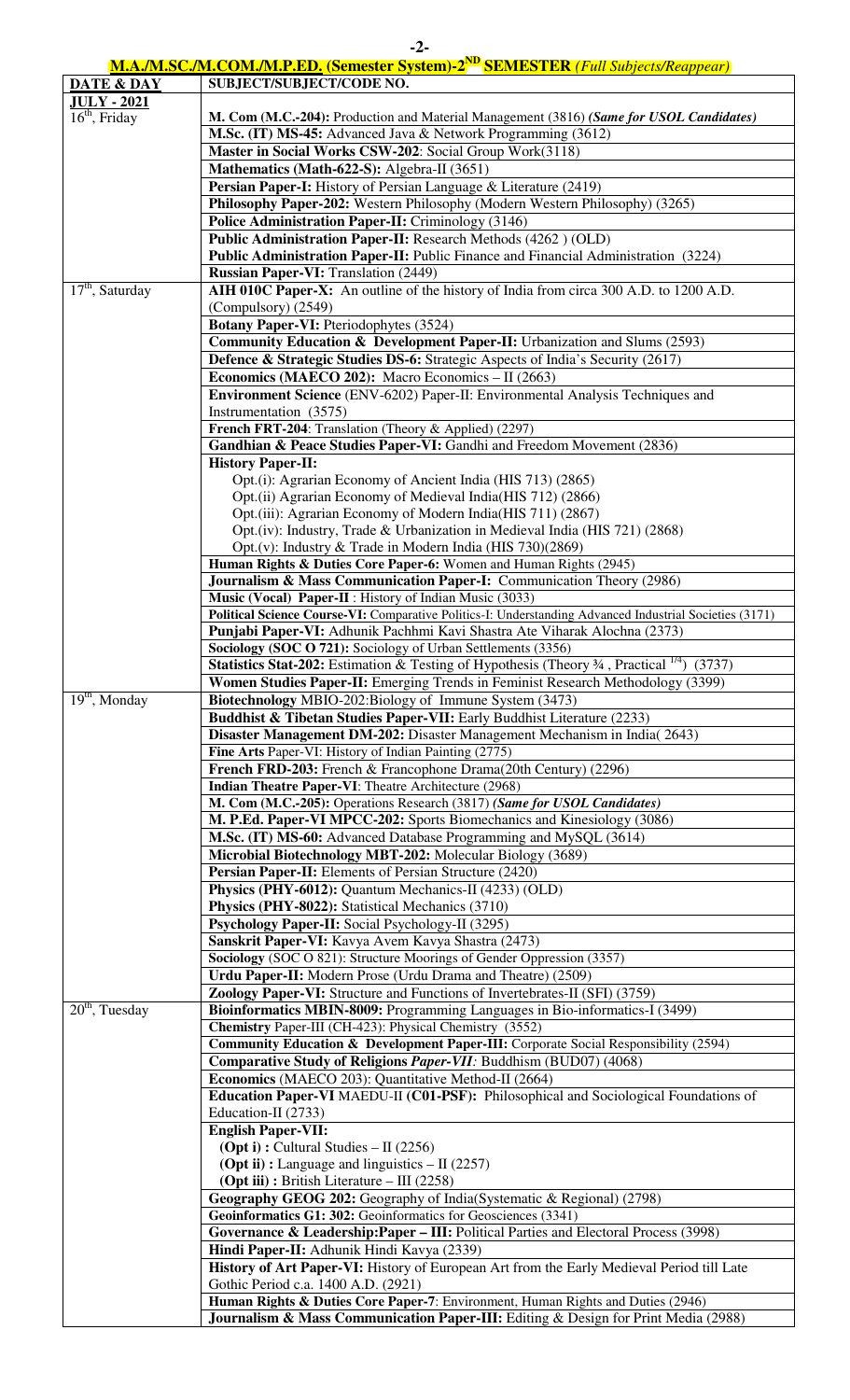|                                                  | $-3-$                                                                                                                                                                      |
|--------------------------------------------------|----------------------------------------------------------------------------------------------------------------------------------------------------------------------------|
|                                                  | <b>M.A./M.SC./M.COM./M.P.ED. (Semester System)-2<sup>ND</sup> SEMESTER (Full Subjects/Reappear)</b>                                                                        |
| <b>JULY - 2021</b><br>20 <sup>th</sup> , Tuesday |                                                                                                                                                                            |
|                                                  | <b>Mathematics (Math-623-S): Vector Analysis &amp; Mechanics (3652)</b><br>Music (Vocal) Paper-I: Theoretical Survey, Principles of Aesthetics and Critical study of Ragas |
|                                                  | (3032)                                                                                                                                                                     |
|                                                  | Philosophy Paper-203: Classical Indian Philosophy (Indian Epistemology) (3266)                                                                                             |
|                                                  | Political Science Course-VII: Indian Politics: Political Process Compulsory (3172)                                                                                         |
|                                                  | <b>Public Administration Paper-III:</b> Public Policy & Administration (4263) (OLD)                                                                                        |
|                                                  | <b>Public Administration Paper-III:</b> Public Personal Administration (3225)                                                                                              |
|                                                  | Russian Paper-VII: Modern Russian Language (Morphology) (2450)                                                                                                             |
| $22^{nd}$ , Thursday                             | AIH 014C Paper-XIV: Indian temple Architecture upto circa 1250 A.D. (2553)                                                                                                 |
|                                                  | <b>Botany Paper-VII:</b> Gymnosperms (3525)                                                                                                                                |
|                                                  | Buddhist & Tibetan Studies Paper-VIII: Dhammapada and Jataka Stories (2234)                                                                                                |
|                                                  | Defence & Strategic Studies DS-7: Modern Strategic Thought (2618)                                                                                                          |
|                                                  | Environment Science (ENV-6203) Paper-III : Environmental Pollution (3576)                                                                                                  |
|                                                  | Gandhian & Peace Studies Paper-VII: Economic Thought of Mahatma Gandhi (2837)                                                                                              |
|                                                  | Indian Classical Dance Paper-I: Survey of Historical & Theoretical Aspects of Indian Dance (3064)                                                                          |
|                                                  | Master in Social Works CSW-203: Community Organization & Development (3119)                                                                                                |
|                                                  | M. Com (M.C.-206): Business Policy & Strategic Management (3818) (Same for USOL Candidates)                                                                                |
|                                                  | M. P.Ed. Paper-VII MPCC-203: Track and Field Theory -I (3087)                                                                                                              |
|                                                  | M.Sc. (IT) MS-65: E-Commerce and Emerging Trends (3613)                                                                                                                    |
|                                                  | Music (Tabla) Paper-I: Applied Theory of Music (Tabla) (3048)                                                                                                              |
|                                                  | Physics (PHY-6013): Particle Physics-I (4234) (OLD)                                                                                                                        |
|                                                  | <b>Physics (PHY-8023):</b> Classical Electrodynamics - I (3711)                                                                                                            |
|                                                  | Police Administration Paper-III: Research Methodology (3147)                                                                                                               |
|                                                  | <b>Punjabi Paper-VII:</b>                                                                                                                                                  |
|                                                  | Opt. (i): Madhkali Punjabi Kav-II (2374)                                                                                                                                   |
|                                                  | Opt. (ii): Sufi Kissa Ate Vir Kav (2375)                                                                                                                                   |
|                                                  | Statistics Stat-203: Sampling Theory and Official Statistics (Theory 34, Practical 1/4)<br>(3738)                                                                          |
|                                                  | Women Studies Paper-III: The United Nations and Women's Issues (3400)                                                                                                      |
|                                                  | Zoology Paper-VII: Comparative Anatomy of Vertebrates-II (CAV) (3760)                                                                                                      |
| 23 <sup>th</sup> , Friday                        | Biotechnology MBIO-203:Biophysical and Biochemical Techniques(3474)                                                                                                        |
|                                                  | Disaster Management DM-203: Incident Response System and Emergency Management (2644)                                                                                       |
|                                                  | Economics (MAECO 204): Public Finance (2665)                                                                                                                               |
|                                                  | Geography GEOG 203: Fundamentals of Remote Sensing (Theory/Practical) (2799)                                                                                               |
|                                                  | Geoinformatics G1: 303: Geoinformatics for Urban & Regional Planning (3342)                                                                                                |
|                                                  | History of Art Paper-VII: History of Indian Painting from c.a. 1550 A.D. to c.a.1850 A.D. (2922)                                                                           |
|                                                  | <b>History Paper-III &amp; IV:</b>                                                                                                                                         |
|                                                  | Opt. (i) Modern World (Mid 15th-19th Century) (HIS 831) (2871)                                                                                                             |
|                                                  | Opt. (ii) China & Japan (1840-1950) (HIS 844) (2872)                                                                                                                       |
|                                                  | Human Rights & Duties Core Paper-8: Civil Society and Human Rights Movements in India (2947)                                                                               |
|                                                  | Journalism & Mass Communication Paper-IV: Radio &TV Communication-II (2989)                                                                                                |
|                                                  | Mathematics (Math-624-S): Complex Analysis-II (3653)                                                                                                                       |
|                                                  | Microbial Biotechnology MBT-203: Industrial Microbiology-I (Health, Food, Enzymes) (3690)                                                                                  |
|                                                  | Music (Instrumental) Paper-I: Theoretical Survey, Principles of Aesthetics and Critical study of                                                                           |
|                                                  | Ragas (3016)                                                                                                                                                               |

**Panjabi (Hons) Paper-XIX**: Varis Shah: Dhergh Adhiyan (2401)

**Sanskrit Paper-VII:** Vyakaran Aur Bhasavigyan (2474)

Century B.C. to 78 A.D.(Compulsory) (4257 ) (OLD)

**English** Paper-IV: British Fiction-II (4232) (OLD)

 **(Opt ii) :** British literature – IV (2260)  **(Opt iii):** Academic Writing – II (2261)

 **(Opt i) :** Introduction to literary genras - II (2259)

**Hindi Paper-III:** Adhunik Hindi Gadhya Sahitya (2340)

**Sociology** (SOC O 921): Peasants and Rural Society in India (3358) **Urdu Paper-III:** Non-fiction (Essay and Translation) (2510)

**Bioinformatics** MBIN-8010: Immunology and Cell Biology (3500)

24<sup>th</sup>, Saturday **Ancient Indian History, Culture & Archaeology Paper-IX:** History of India from C. 8<sup>th</sup>

**Political Science Course-VIII**: Theories of International Relations (3173)

**Psychology Paper-III**: Experimental and Cognitive Psychology-II (3296) **Public Administration Paper-IV**: Administrative Law (4261 ) (OLD) **Public Administration Paper-IV**: Organizational Psychology (3226)

**Political Science Course-VIII**: Approaches to the study of international relations (3174)

**Chemistry** Paper-IV (CH-424): Group Theory, Spectroscopy and Diffraction Methods (3553) **Community Education & Development** Paper-IV: Human Resource Development and Training

**Comparative Study of Religions** *Paper-VII:* Study of Sikh Religion-II (SSR08) (4069) **Education Paper-VII** MAEDU-II **(C02-EDP):** Educational Psychology-II (2734)

**M. Com. (M.C.-201):** Business Environment (3813) *(Same for USOL Candidates)*

**Russian Paper-VIII**: Modern Russian Language (Phonetics, Lexicology and Phraseology) (2451)

**Persian Paper-III:** Modern Prose (2421)

OR

(2595)

**English Paper-VIII:**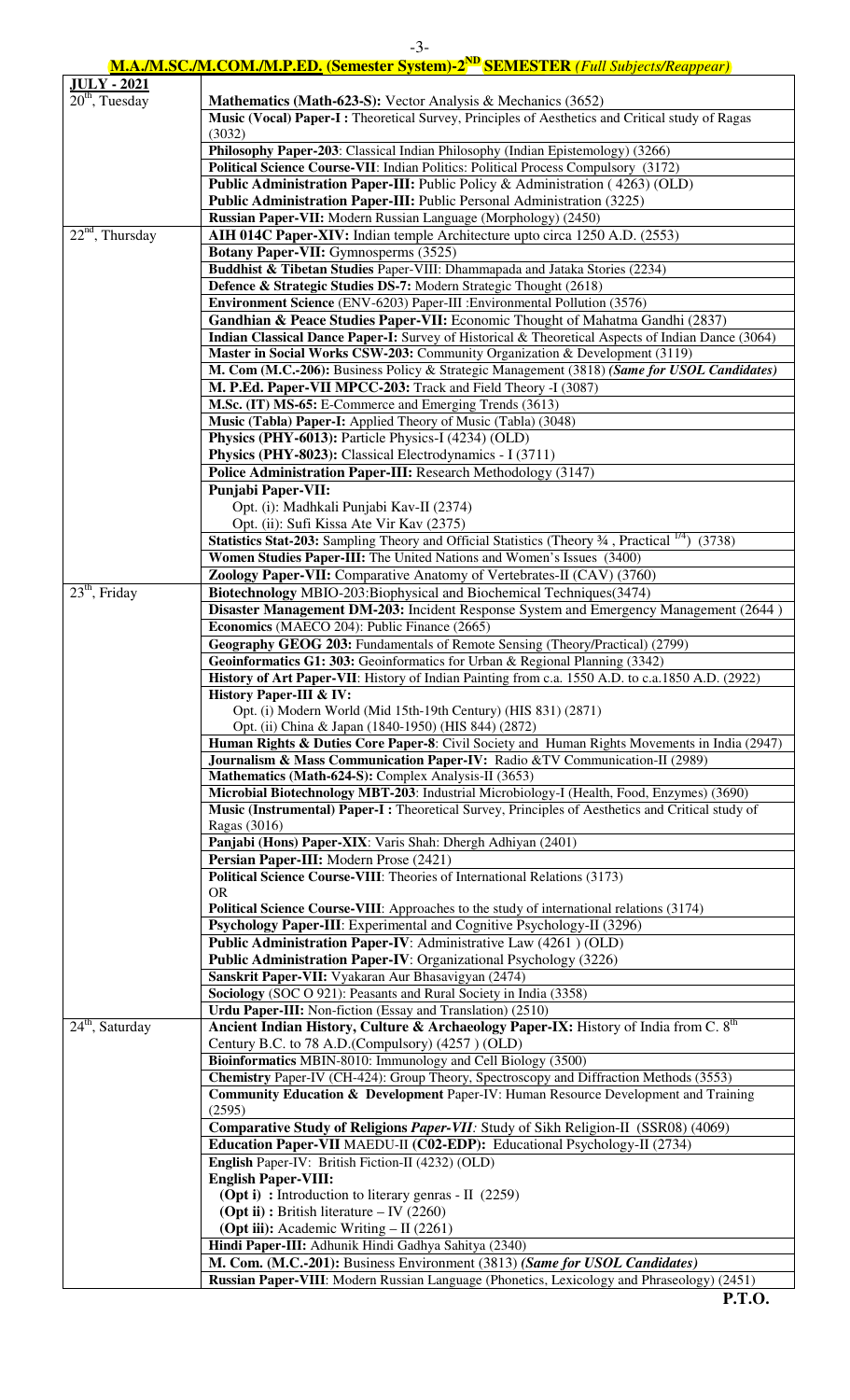|                    | $-4-$                                                                                                                             |
|--------------------|-----------------------------------------------------------------------------------------------------------------------------------|
|                    | <b>M.A./M.SC./M.COM./M.P.ED.</b> (Semester System)-2 <sup>ND</sup> SEMESTER (Full Subjects/Reappear)                              |
| <b>JULY - 2021</b> | AIH 015C Paper-XV: Indian Sculpture (2554)                                                                                        |
| $26th$ , Monday    | Botany Paper-VIII: Angiosperm Morphology, Taxonomy and Phylogeny (3526)                                                           |
|                    | Defence & Strategic Studies DS-8: Research Methodology (2619)                                                                     |
|                    | English Paper-I: Literary Criticism-II (4229) (OLD)                                                                               |
|                    | Environment Science (ENV-6204) Paper-IV: Environmental Awareness Impact Assessment &                                              |
|                    | Auditing (3577)                                                                                                                   |
|                    | Gandhian & Peace Studies Paper-VIII: Conflict and Conflict Resolution (2838)                                                      |
|                    | History of Art Paper-VIII: Basic Religious Systems and Iconographic Concepts (2923)                                               |
|                    | Indian Classical Dance: Paper-II: Practical Composition and Essay (3065)                                                          |
|                    | Journalism and Mass Communication Paper-II: Print Journalism (2987)                                                               |
|                    | M.Sc. (IT) MS-67: Artificial Intelligence (3615)                                                                                  |
|                    | Master in Social Works CSW-204: Social Work Practice (3120)                                                                       |
|                    | Mathematics (Math-625-S): Number Theory-II (3654)                                                                                 |
|                    | Microbial Biotechnology MBT-204: Bioinformatics & Biostatics (3691)                                                               |
|                    | Music (Instrumental) Paper-II : History of Indian Music (3017)                                                                    |
|                    | Panjabi (Hons) Paper-XX: Pra-lochna ate Panjabi Alochna-II (2402)                                                                 |
|                    | Persian Paper-IV: Modern Poetry (2422)                                                                                            |
|                    | Philosophy Paper-204: Logic (Part-II) (3267)                                                                                      |
|                    | Police Administration Paper-IV: Sociology and Police Administration (3148)                                                        |
|                    | Sociology (SOC O 922): Organizational Theory and Behaviour (3359)                                                                 |
|                    | <b>Statistics Stat-204:</b> Complex Analysis (M.6) (3739)                                                                         |
|                    | Women Studies Paper-IV(ii): Women and Environment (3401)                                                                          |
|                    | <b>Zoology Paper-VIII:</b> Biosystematics and Evolution (BAE) (3761)                                                              |
| $27th$ , Tuesday   | Ancient Indian History, Culture & Archaeology Paper-X: History of India from C. 300                                               |
|                    | A.D. to 1200 A.D. (Compulsory) (4258) (OLD)                                                                                       |
|                    | Biotechnology MBIO-204: Enzymology and Enzyme Technology (3475)                                                                   |
|                    | Disaster Management DM-204: Disaster Risk Reduction and Management Planning (2645)                                                |
|                    |                                                                                                                                   |
|                    | <b>Geography GEOG 204:</b>                                                                                                        |
|                    | Opt.(i): Culture Geography (2800)                                                                                                 |
|                    | Opt.(ii): Population and Development Planning (2801)<br>Opt.(iii): Fundamentals of Natural Hazards and Disaster Management (2802) |
|                    | Opt.(iv): Marketing Geography (2803)                                                                                              |
|                    | Opt.(v): Geography of Water Resources (2804)                                                                                      |
|                    | Opt.(vi): Administrative Geography (2805)                                                                                         |
|                    | Geoinformatics G1: 304: Geoinformatics for Disaster Management (3343)                                                             |
|                    | <b>History Paper-III &amp; IV:</b>                                                                                                |
|                    | Opt. (v) USA (1820-1973) (HIS 812) (2875)                                                                                         |
|                    | Opt. (vi) World in the Twentieth Century (HIS 832) (2876)                                                                         |
|                    | M. Com:                                                                                                                           |
|                    | M.C.-207A: Entrepreneurship Development & Project Management (3819) (Only for USOL                                                |
|                    | <i>Candidates</i> )                                                                                                               |
|                    | M.C.-207B: Financial Services (3820) (Only for USOL Candidates)                                                                   |
|                    | M. P.Ed. Paper-VIII MPEC-201: Management of Physical Education and Sports (3088)                                                  |
|                    | <b>OR</b>                                                                                                                         |
|                    | M. P.Ed. Paper-VIII MPEC-202: Adapted Physical Education (3089)                                                                   |
|                    | Physics (PHY-6014): Nuclear Physics-I (4235) (OLD)                                                                                |
|                    | Public Administration Paper-V: Indian Administrative System (4266) (OLD)                                                          |
|                    | Public Administration Paper-V: Police Administration (3227)                                                                       |
|                    | <b>Punjabi Paper-VIII:</b>                                                                                                        |
|                    | Opt. (i): Punjabi Novel da Adhiyan (2376)                                                                                         |
|                    | Opt. (ii): Punjabi Ate Parvasi Punjabi Kahani da Adhiyan (2377)                                                                   |
|                    | Sanskrit Paper-VIII: Darshan (2475)                                                                                               |
|                    | Urdu Paper-IV: Print Media and Mass Media (Radio and T.V.) (2511)                                                                 |
| $28th$ , Wednesday | Ancient Indian History, Culture & Archaeology Paper-XIV: Indian Architecture (4259)                                               |
|                    | (OLD)                                                                                                                             |
|                    | Bioinformatics MBIN-8011: Metabolic Pathway Analysis (3501)                                                                       |
|                    | <b>Economics (MAECO 202):</b> Contemporary Issues in Indian Economy-II (4228) (Old)                                               |
|                    | Education Depar VIII MAEDULU (C02 EDS). Educational Descepts and Statistics II (2735)                                             |

|                                          | <b>Education Paper-VIII</b> MAEDU-II (C03-ERS): Educational Research and Statistics-II (2735) |
|------------------------------------------|-----------------------------------------------------------------------------------------------|
|                                          | <b>English Paper-II:</b> British Poetry-II (4230) (OLD)                                       |
|                                          | <b>Hindi Paper-IV</b> : Pashchatya Kavya Shastra Avem Samkalin Alochna Sidhant (2341)         |
|                                          | Music (Tabla) Paper-II: History and Study of Lakshan Granthas (3049)                          |
|                                          | Psychology Paper-IV: Research Methodology & Statistics-II (3297)                              |
|                                          | Public Administration Paper-V: Indian Political System (4267) (OLD)                           |
|                                          | <b>Public Administration Paper-VI: Project Management (3228)</b>                              |
|                                          | <b>Sociology</b> (SOC O 923): Basic Social Statistics (3360)                                  |
| $\overline{29}$ <sup>th</sup> , Thursday | <b>Microbial Biotechnology MBT-205:</b> Intellectual Property Rights (IPR) & Bioethics &      |
|                                          | Entrepreneurship (3692)                                                                       |
|                                          | <b>Police Administration Paper-V: Police Psychology (3149)</b>                                |
|                                          | Public Administration Paper-V: Indian Political and Administrative System (4265) (OLD)        |
|                                          | <b>Sociology SOC R 425:</b> Positivistic Sociological Theories (3352)                         |
|                                          | <b>Statistics Stat-205:</b> Measure and Probability Theory (M6) (3740)                        |
|                                          | Zoology Paper-X: Immunology (IMU) (3763)                                                      |